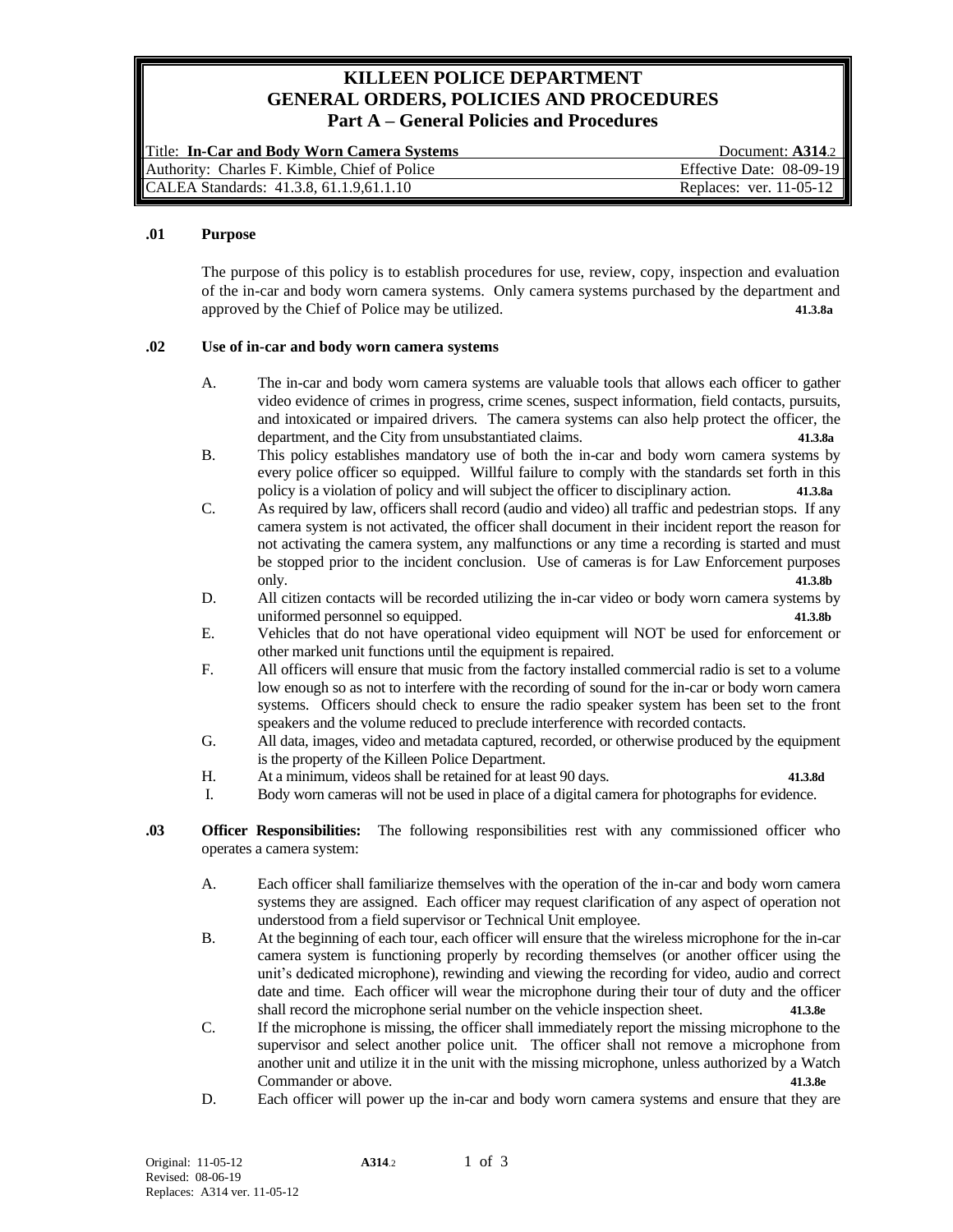functioning properly. The in-car camera system power will remain on for the entire tour of duty.

- E. Each officer will report any malfunction or failure of any system to a supervisor immediately. The officer will then complete a Tech Unit service request form turn it in to the Tech Unit immediately.
- F. At the end of each tour, the officer will ensure that the in-car and body worn camera videos are uploaded. If an arrest is made, the officer shall record the entire incident to a disk and submit it to EPU. If an arrest is made and the person is charged with both misdemeanor and felony charges, the officer shall make two recordings of the arrest; one shall be marked for the misdemeanor case and one for the felony case; both shall be submitted to EPU. **41.3.8c**
- G. Any time an officer operating an in-car camera system returns to the police department, and expects to remain at the police department for a period in excess of fifteen minutes, it is imperative that the officer program his camera system to upload any existing video segments that they have recorded while on duty. This is designed to prevent an excessive number of video segments from accumulating on the system hard drive or disk, which would require the unit to be placed out of service for video upload.
- H. For each event recorded, the officers shall annotate, at a minimum, the following information prior to their end of the tour of duty:
	- 1. Full name of person contacted (violator, suspect, etc.). If the officer swipes the magnetic strip on the DL, this should be entered automatically; however, the officer should verify the data.
	- 2. Event type (DWI, domestic, traffic stop, etc.).
	- 3. Appropriate number (case number, event number or citation number). Case numbers shall be entered in the format: 19-000001).
- I. After any arrest by an officer, the officer shall record the entire incident to a disk and submit it properly into EPU.
- J. Supervisor notification: Officers shall immediately notify a supervisor in reference to recordings related to the certain types of incidents. The supervisor will record and/or enter the segment to EPU. These incidents include:
	- 1. A traumatic incident involving an officer,
	- 2. A fleet accident,
	- 3. An officer involved shooting,
	- 4. An allegation of excessive use of force or misconduct,
	- 5. When a citizen complaint is anticipated,
	- 6. Significant event.
- K. A "private space" is defined as a location in which a person has a reasonable expectation of privacy, including a person's home. Officers may record video in a private space for legitimate law enforcement purposes - areas such as bathrooms, lockers rooms and other discrete locations, discretion should be used. However, the department may not release any portion of a body worn camera video recording made in a private space, or a recording involving the investigation of conduct that constitutes a misdemeanor punishable by a fine only and does not result in arrest without written authorization from the person who is the subject of that portion of the recording or, if the person is deceased, from the person's authorized representative.

#### **.04 Supervisor responsibilities**

- A. Supervisors shall ensure that clarification on the operation of the video systems is provided to any officer when requested.
- B. Supervisors will ensure that any video recordings on any camera system is uploaded to the servers that contain a recording of any traumatic incident involving an officer, fleet accident, allegation of excessive use of force, misconduct, officer involved shooting, or when a citizen complaint is anticipated and will personally submit the recording to EPU or Internal Affairs., as appropriate. If necessary, the supervisor will record the incident to a disc.
- C. Each month, a Lieutenant that has officers in their chain of command that utilize any camera system shall have a review completed of at least one randomly selected video of each employee.
	- 1. Videos of the following nature shall not be included in the selection:
		- a. Pursuits,